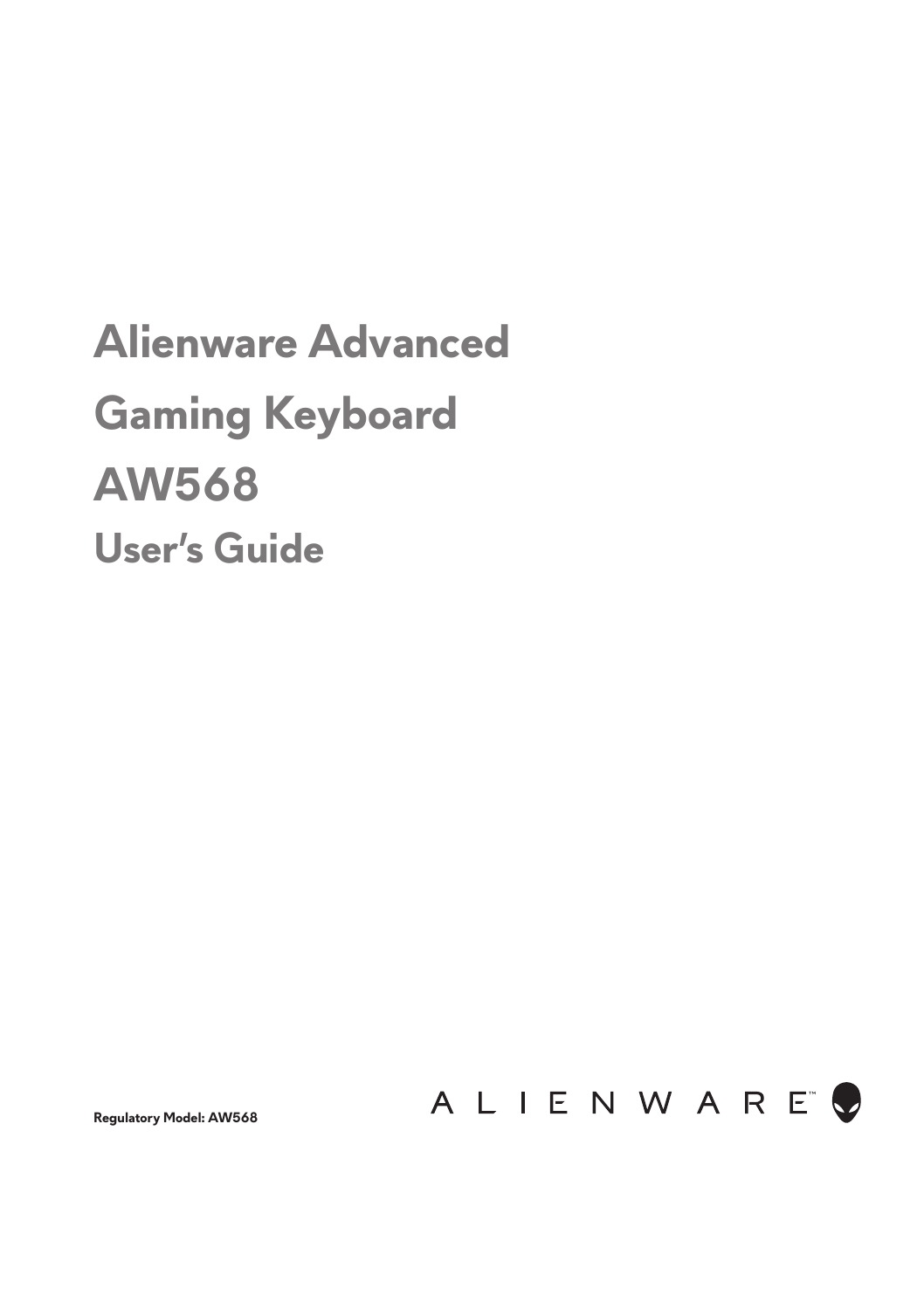# **Notes, cautions, and warnings**

- **NOTE: A NOTE indicates important information that helps you make better use of your computer.**
- **CAUTION: A CAUTION indicates potential damage to hardware or loss of data if instructions are not followed.**
- **WARNING: A WARNING indicates a potential for property damage, personal injury, or death.**

**Copyright ©2017-2018 Dell Inc. or its subsidiaries. All rights reserved.** Dell, EMC, and other trademarks are trademarks of Dell Inc. or its subsidiaries. Other trademarks may be trademarks of their respective owners.

2018 – 08 Rev. A01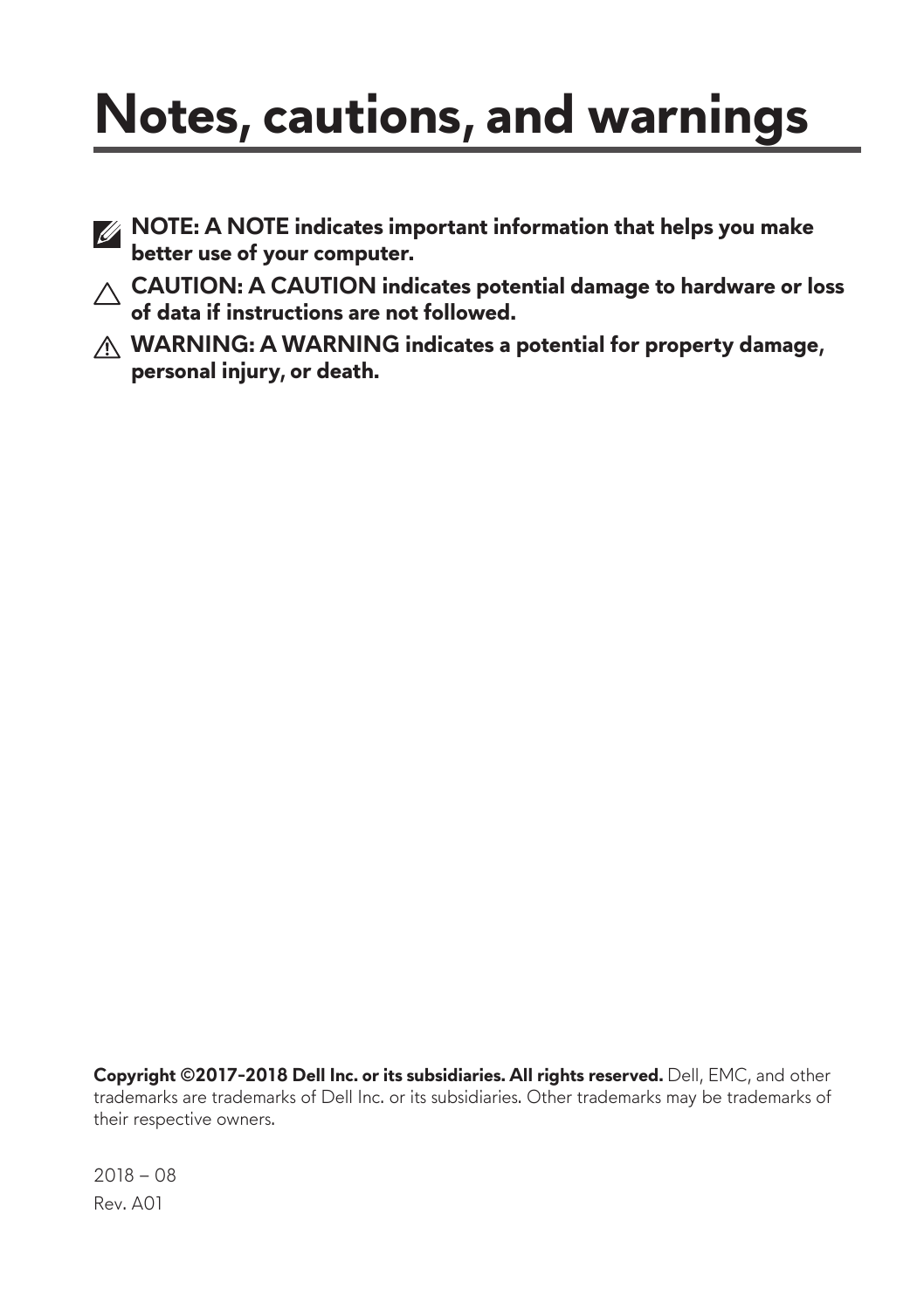# **Contents**

| What's in the box4                                      |  |
|---------------------------------------------------------|--|
|                                                         |  |
| Setting up your gaming keyboard 7                       |  |
| Alienware Command Center8                               |  |
| Installing AWCC through Windows Update. 8               |  |
| Installing AWCC from the Dell Support website 8         |  |
| Using your gaming keyboard9                             |  |
|                                                         |  |
|                                                         |  |
|                                                         |  |
|                                                         |  |
|                                                         |  |
|                                                         |  |
| For European, Middle Eastern, and African customers: 13 |  |
|                                                         |  |

\_\_\_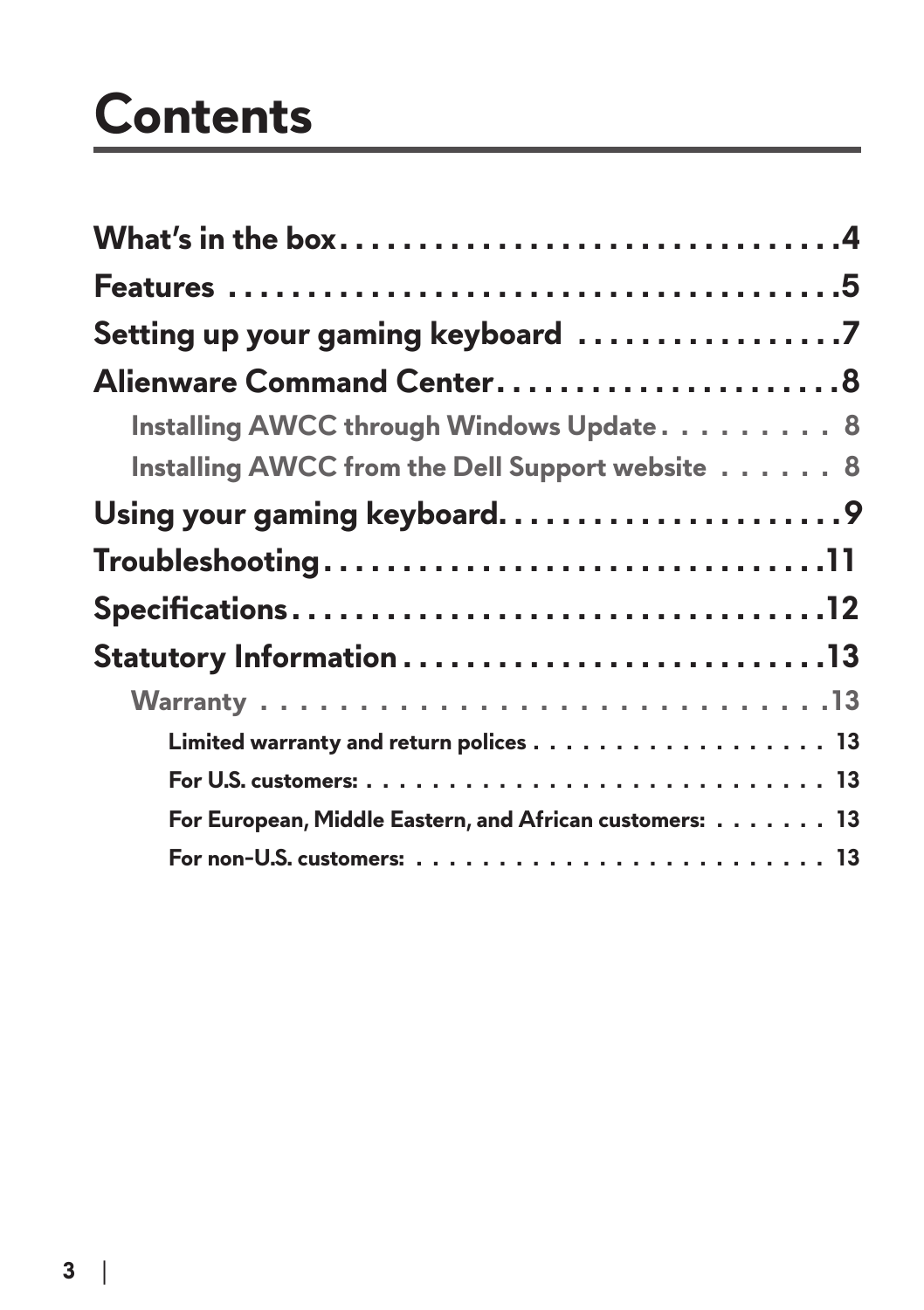<span id="page-3-0"></span>

1 keyboard 2 documents

**NOTE: The documents that shipped with the gaming keyboard may vary based on your region.**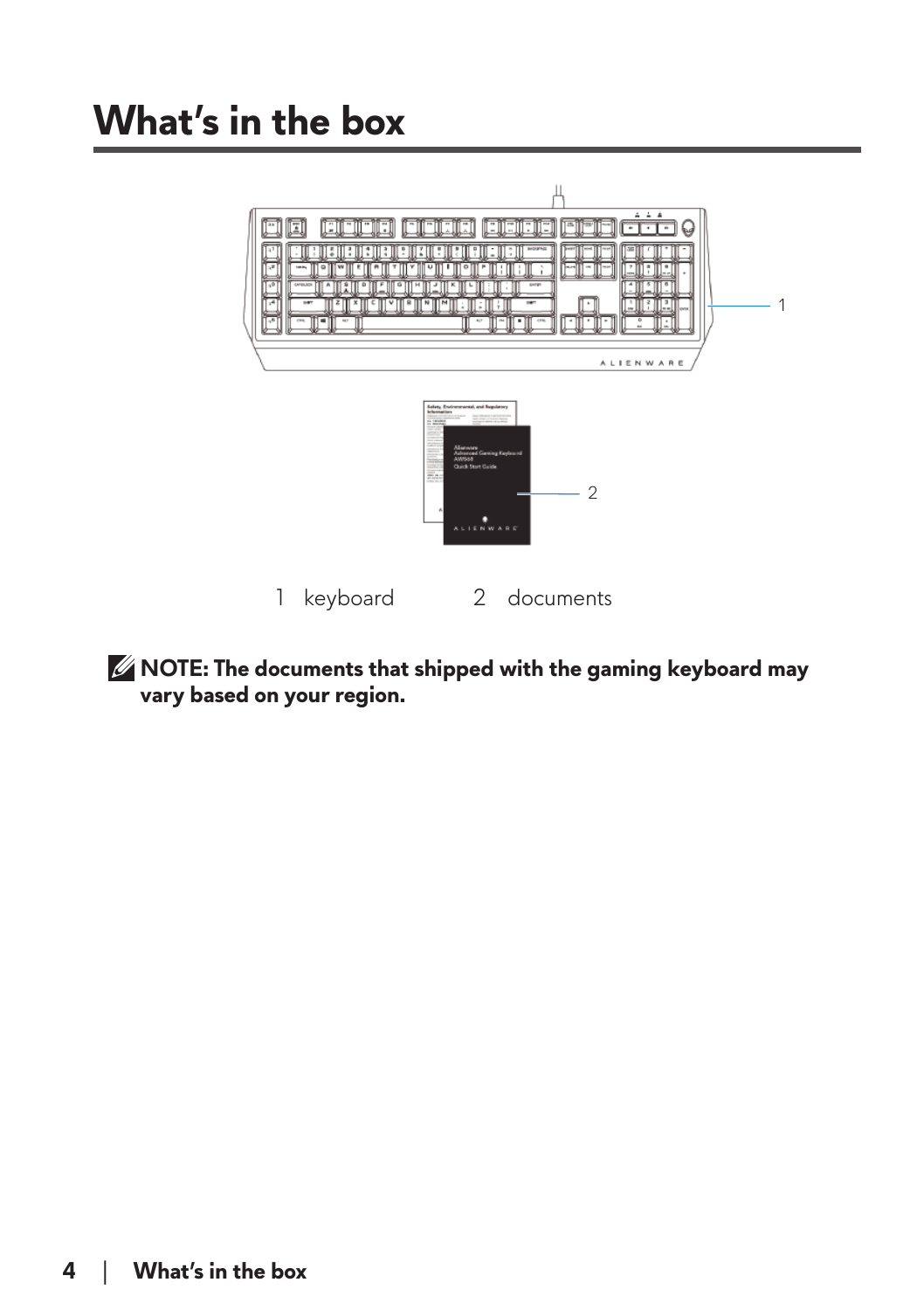<span id="page-4-0"></span>

| Feature                          | <b>Functionality</b>                                                                                                                                                     |
|----------------------------------|--------------------------------------------------------------------------------------------------------------------------------------------------------------------------|
| Programmable macro keys (5)      | Allows you to add a custom<br>keystroke for each macro key with<br>software recording. To change the<br>functionality of each macro key, see<br>Alienware Command Center |
| Multimedia keys                  | Dedicated audio control buttons.                                                                                                                                         |
| 3<br>Three-angle adjustable feet | Allows you to customize the tilts to<br>three different angles.                                                                                                          |
| Alienhead logo                   | Load custom lighting effect for<br>the Alienhead logo. To change the<br>lighting effect of the Alienhead<br>logo, see Alienware Command Center.                          |
| 5 Alienfx tron lighting          | Load custom lighting effect for the<br>Alienfx tron lighting. To change the<br>lighting effect of the Alienhead<br>logo, see Alienware Command Center.                   |

This keyboard's iconic Alienware design brings an added layer of imposing style to your setup. Enhance your gaming experience with AlienFX –an RGB lighting system designed to bring you closer to the worlds you play in with dynamic lighting effects tied directly to the in-game action.

### **Some additonal features of this keyboard include:**

- Iconic Alienware design with AlienFX 16.8M RGB ambient lighting
- Brown-mechanical keys
- Tested for durability to a 50 million cycle life
- 45g actuation force

#### **5** │ **Features**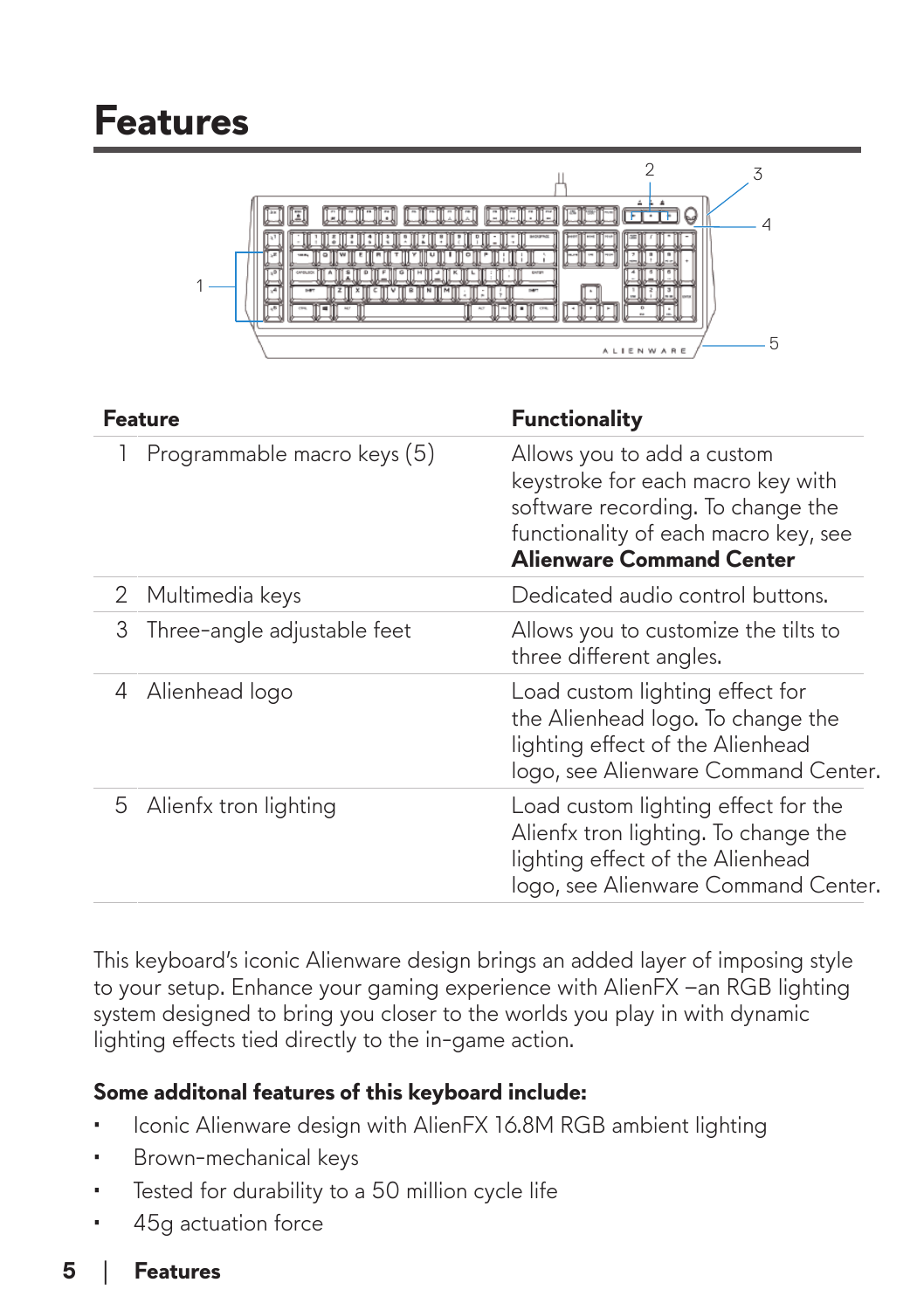- 60g tactile force
- 2mm actuation distance
- 4mm total travel distance
- Less than 5ms bounce time (during actuation speed of  $0.4 \text{ m/s}$ )
- 1000 Hz (1ms) polling rate
- Anti-Ghosting and N-key rollover on all keys
- All programmable keys
- Optional palm rest (sold separately)

### **Increased control and accuracy**

Smooth, responsive game play:

Anti-ghosting and N-key rollover on all keys, and 5 programmable macro key functions let you learn your keyboard like an instrument, conquering every match with pro-level reaction time.

Bring a competitive edge to every game:

Mechanical-brown switches are designed with all gamers in mind—from novice to expert. They deliver solid tactile feedback with low actuation force and low click noise.

#### **Built for responsiveness, designed for comfort**

Game for hours in comfort with durable mechanical switches that boast 50 million keystroke life cycles. Plus, your keyboard comes with adjustable audio controls, three adjustable feet angles and an optional palm rest that attaches magnetically.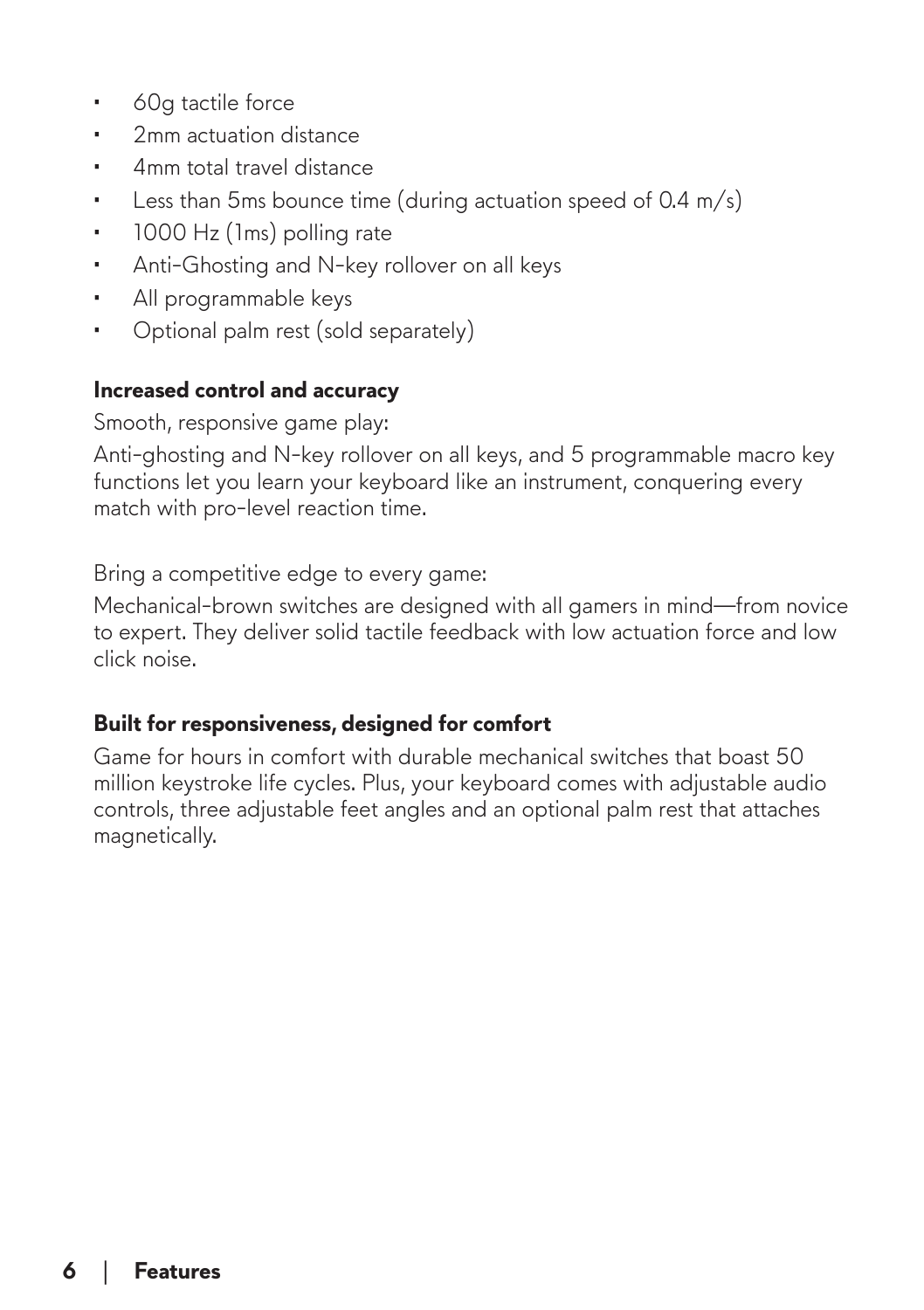## <span id="page-6-0"></span>**Setting up your gaming keyboard**

**1.** Connect your keyboard to the USB port on your computer.



- **2.** Download and install the **Alienware Command Center**.
- **NOTE: You can use your gaming keyboard as a desktop keyboard without installing the Alienware Command Center.**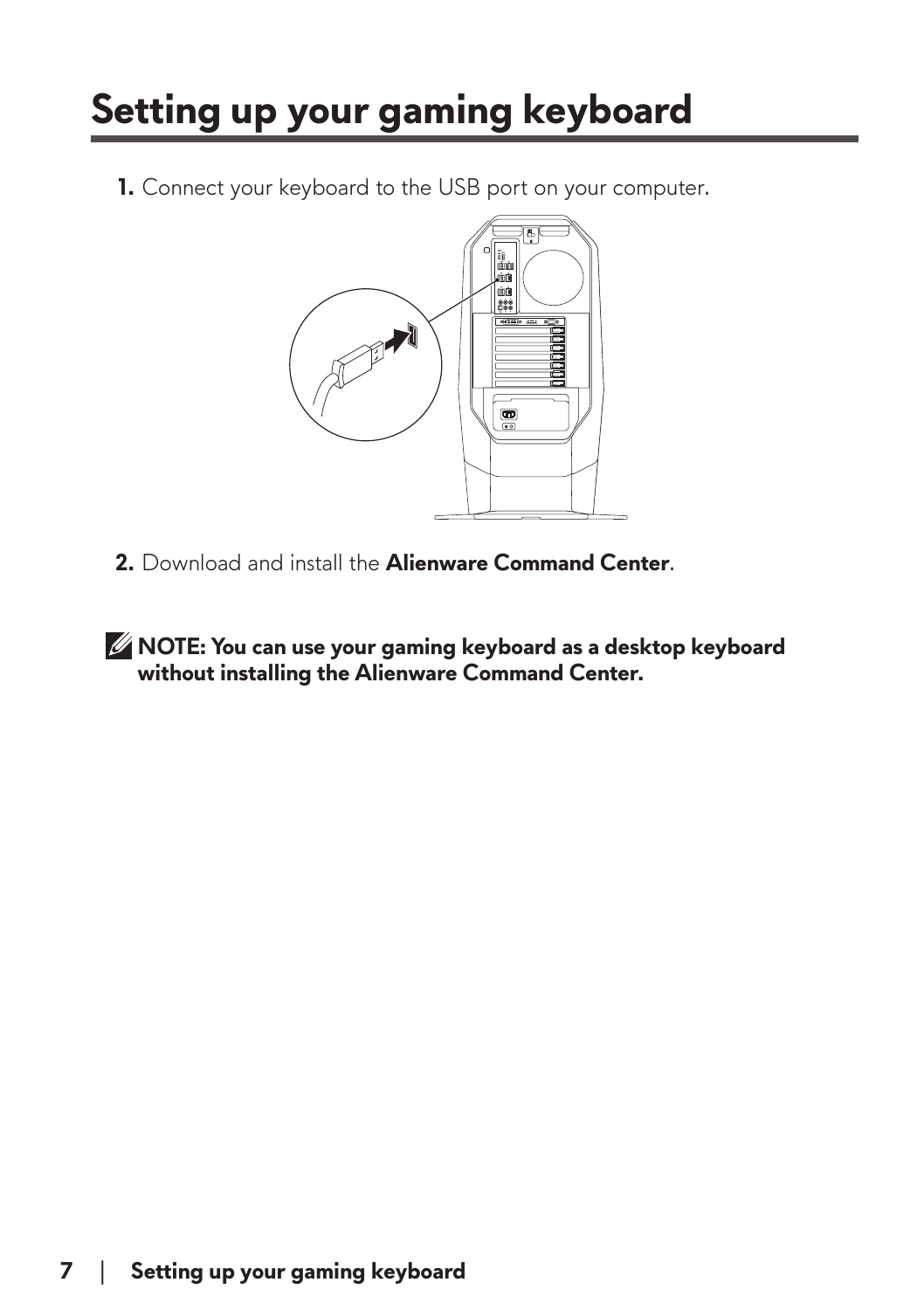## <span id="page-7-0"></span>**Alienware Command Center**

Alienware Command Center provides a single interface to customize and enhance the gaming experience.

**Note**: For more information, see Alienware Command Center Online Help.

### **Installing AWCC through Windows Update**

- **1.** Connect your Alienware peripheral to your computer through the USB port. The AWCC application is downloaded and installed automatically. AWCC installation may take up to 10 minutes to complete.
- **2.** Navigate to the program folder to ensure that the AWCC installation is complete.
- **3.** Launch AWCC and perform the following steps to download the additional software components:
	- -In the **Settings** window, click **Windows Update**, and then click  **Check for updates** to check the Alienware driver update progress.
	- -If the driver update is not responding in your computer, install AWCC from the Dell Support website.

### **Installing AWCC from the Dell Support website**

- **1.** Download the latest version of the following applications at www.dell.com/support/drivers.
	- -Alienware Command Center
	- -Alienware Gaming Peripheral driver
- **2.** Navigate to the folder where you saved the setup files.
- **3.** Double-click the setup file and follow the on-screen instructions to install the application.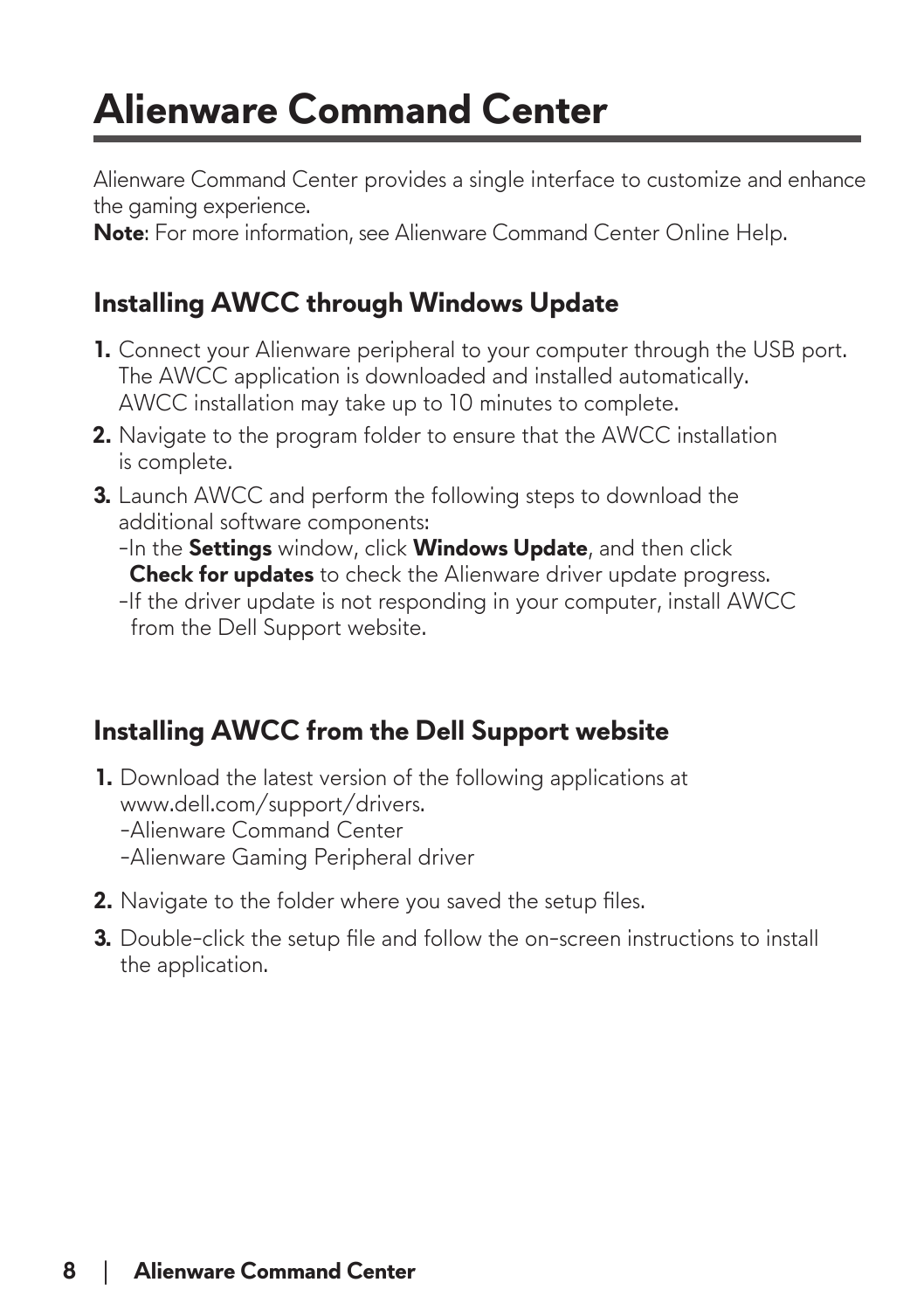### <span id="page-8-0"></span>**Using your gaming keyboard**



| Keys |                                             | User action                                                                 | <b>Keyboard behavior</b>                                                                                                          |
|------|---------------------------------------------|-----------------------------------------------------------------------------|-----------------------------------------------------------------------------------------------------------------------------------|
|      | Fn Lock                                     | Press $FN + Fn$ Lock                                                        | Locks the F1 to F12 media<br>control functions                                                                                    |
| 2    | Game<br>Mode<br>(disable<br>Windows<br>key) | Press $FN + F1$                                                             | Disables the Windows key<br>function                                                                                              |
| 3    | Ambient-<br>light<br>adjustment             | Press $FN + F7$<br>Press $FN + F8$                                          | $FN + F7$ decreases the ambient<br>light on your keyboard.<br>$FN + F8$ decreases the intensity<br>of ambient light strip.        |
| 4    | Media<br>playback                           | Press $FN + F9$<br>Press $FN + F10$<br>Press $FN + F11$<br>Press $FN + F12$ | FN + F9 Play previous track or<br>chapter<br>$FN + F10$ Play/Pause<br>$FN + F11$ Stop<br>$FN + F12$ Play next track or<br>chapter |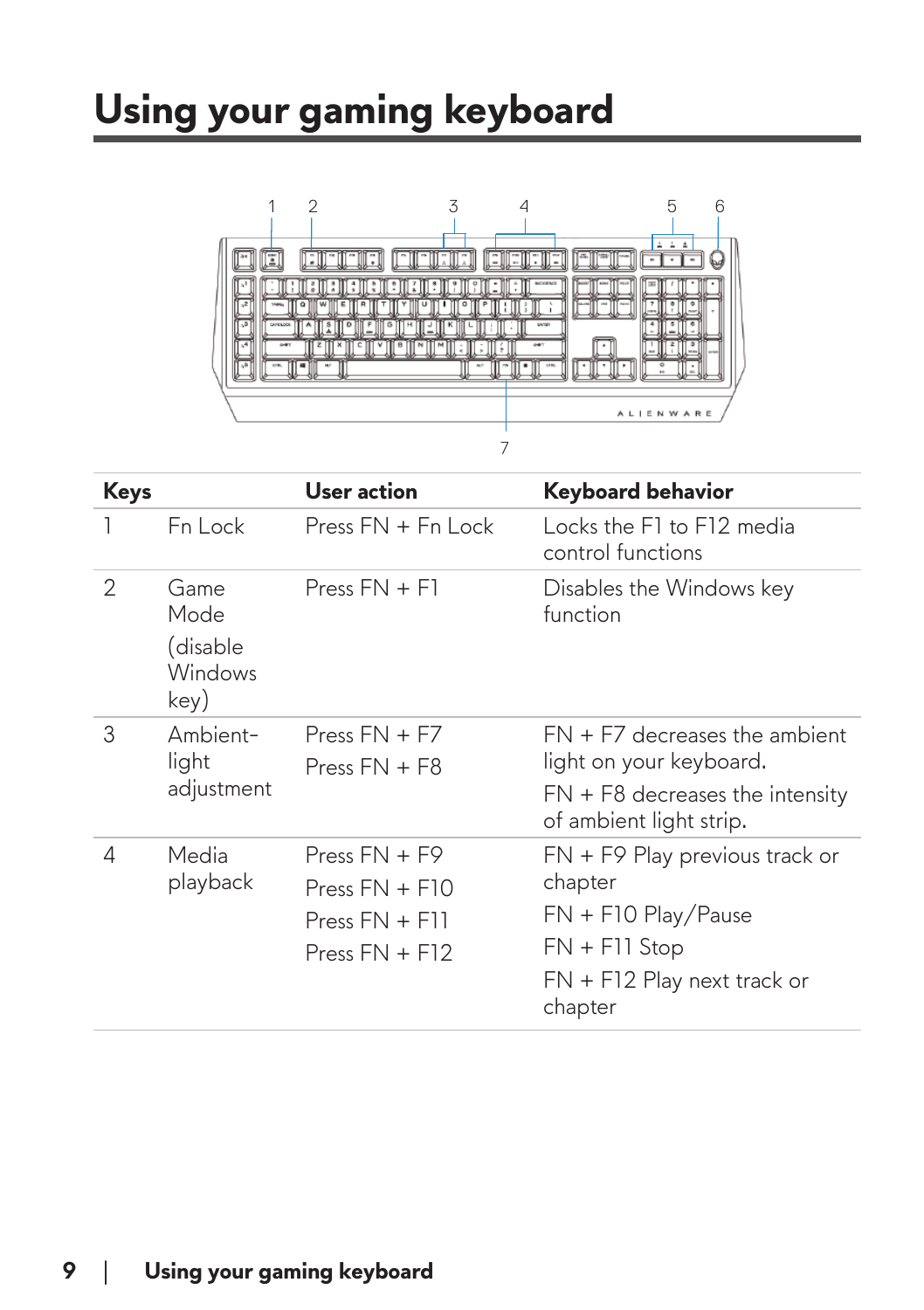| Volume<br>control | Press the volume<br>control keys     | Mutes the audio, decreases and<br>increases the volume                                                      |
|-------------------|--------------------------------------|-------------------------------------------------------------------------------------------------------------|
| Alienhead         | Press the Alienhead                  | Press the Alienhead to turn off/<br>turn on the keyboard lighting<br>for both the Alienhead and<br>AlienFx. |
| FN toggle         | Press and hold FN +<br>$F1$ to $F12$ | Toggle different FN functions<br>from F1 to F12                                                             |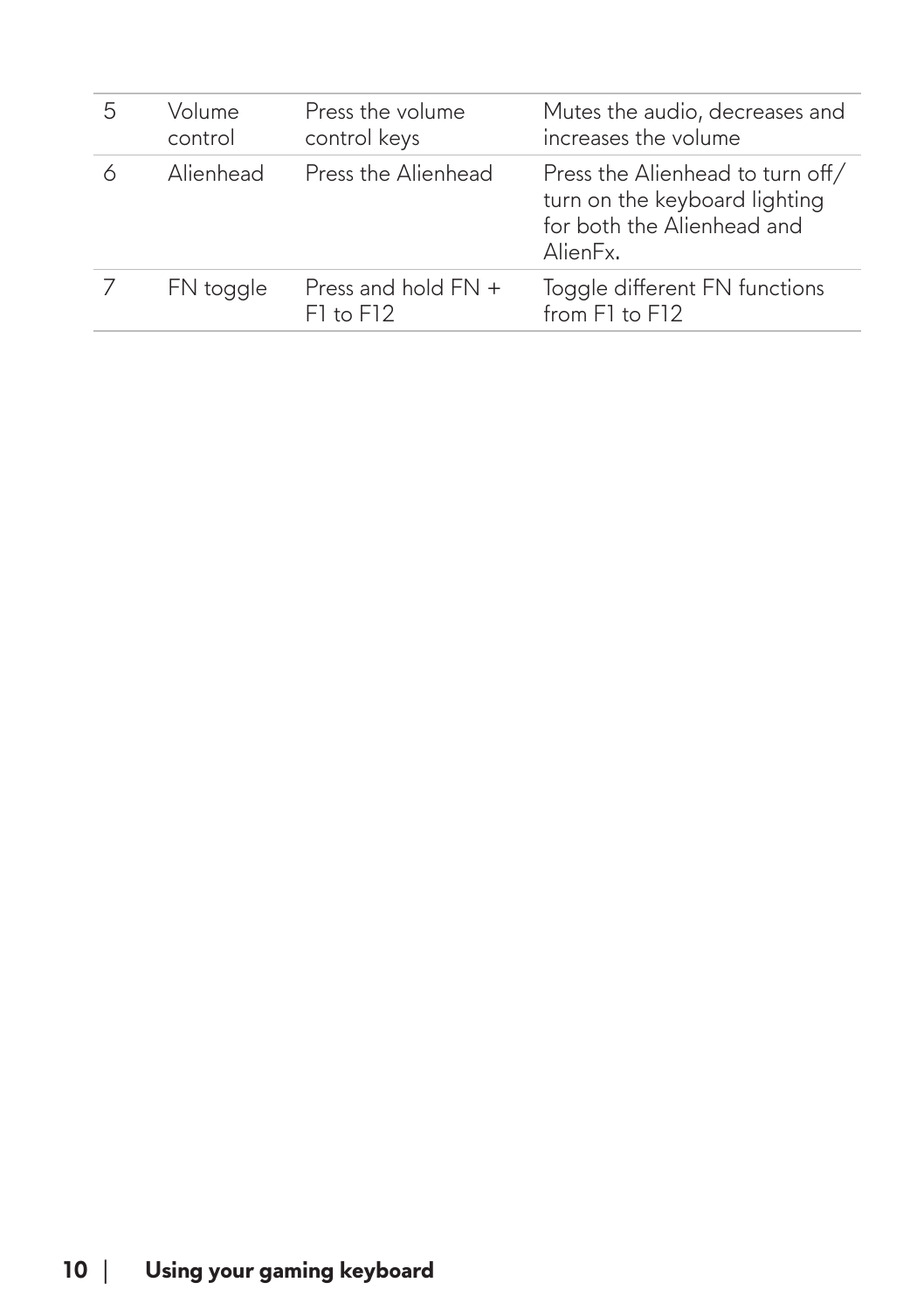### <span id="page-10-0"></span>**Troubleshooting**

| <b>Problems</b>                                                                                    | <b>Possible solutions</b>                                                                                                                              |
|----------------------------------------------------------------------------------------------------|--------------------------------------------------------------------------------------------------------------------------------------------------------|
| Keyboard is not<br>functioning                                                                     | Unplug the keyboard and plug it back in to the USB<br>port on your computer.                                                                           |
|                                                                                                    | Plug the keyboard to another USB port.<br>٠<br>Restart the system.<br>٠                                                                                |
| Keyboard lighting<br>is off                                                                        | Press the Alienhead button on the keyboard. Ensure<br>٠<br>that the light is on on the keyboard.<br>Unplug the keyboard and plug it back in to the USB |
|                                                                                                    | port on your computer.                                                                                                                                 |
|                                                                                                    | Plug the keyboard to another USB port.<br>٠                                                                                                            |
|                                                                                                    | Restart the system.<br>٠                                                                                                                               |
| You need more                                                                                      | Open the Alienware Command Center<br>٠                                                                                                                 |
| information<br>in using the                                                                        | Click the Help <sup>1</sup> icon. The Alienware Command<br><b>Center Online Help</b> appears.                                                          |
| Alienware Command<br>Center features                                                               | Click the <b>Contents</b> tab.                                                                                                                         |
|                                                                                                    | From the <b>Contents</b> tab, click the required topic to find<br>٠<br>more details on Alienware Command Center features.                              |
| The gaming<br>keyboard is                                                                          | Ensure the Alienware Command Center is running on<br>٠<br>your computer.                                                                               |
| not functioning<br>based on the<br>configuration<br>selected in the<br>Alienware Command<br>Center | Open the Alienware Command Center and ensure that<br>٠<br>the configuration for your gaming keyboard is set<br>properly and saved.                     |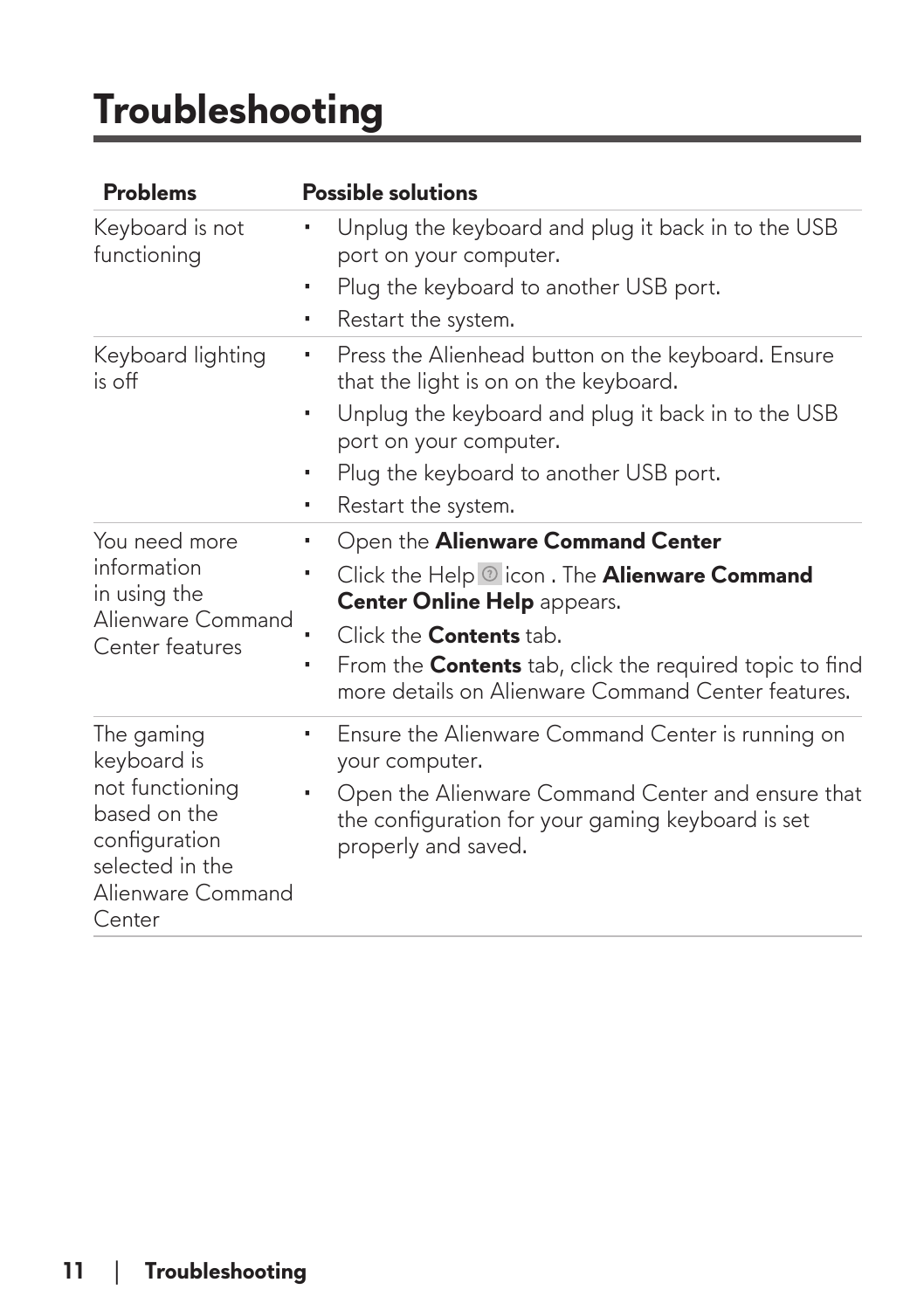## <span id="page-11-0"></span>**Specifications**

### **General**

| Model number                    | AW568                                            |
|---------------------------------|--------------------------------------------------|
| Connection type                 | <b>USB</b>                                       |
| Supported operating systems     | Microsoft Windows 10<br>٠                        |
| <b>Electrical</b>               |                                                  |
| Operating voltage               | 5V                                               |
| Operating power current         | Maximum up to 300mA                              |
| <b>Physical Characteristics</b> |                                                  |
| Height                          | 33.5 mm $($ $\pm$ 0.5mm); 53.5mm with feet       |
| Length                          | 450 mm ( $\pm$ 0.5mm)                            |
| Width                           | 172 mm $($ $\pm$ 0.5mm)                          |
| Weight                          | $1400g ( \pm 10g)$                               |
| <b>Environmental</b>            |                                                  |
| Operating temperature           | 0°C to 40°C                                      |
| Storage temperature             | $-40^{\circ}$ C to 65 $^{\circ}$ C               |
|                                 |                                                  |
| Operating humidity              | 90% maximum relative humidity, non<br>condensing |
| Storage humidity                | 90% maximum relative humidity, non<br>condensing |